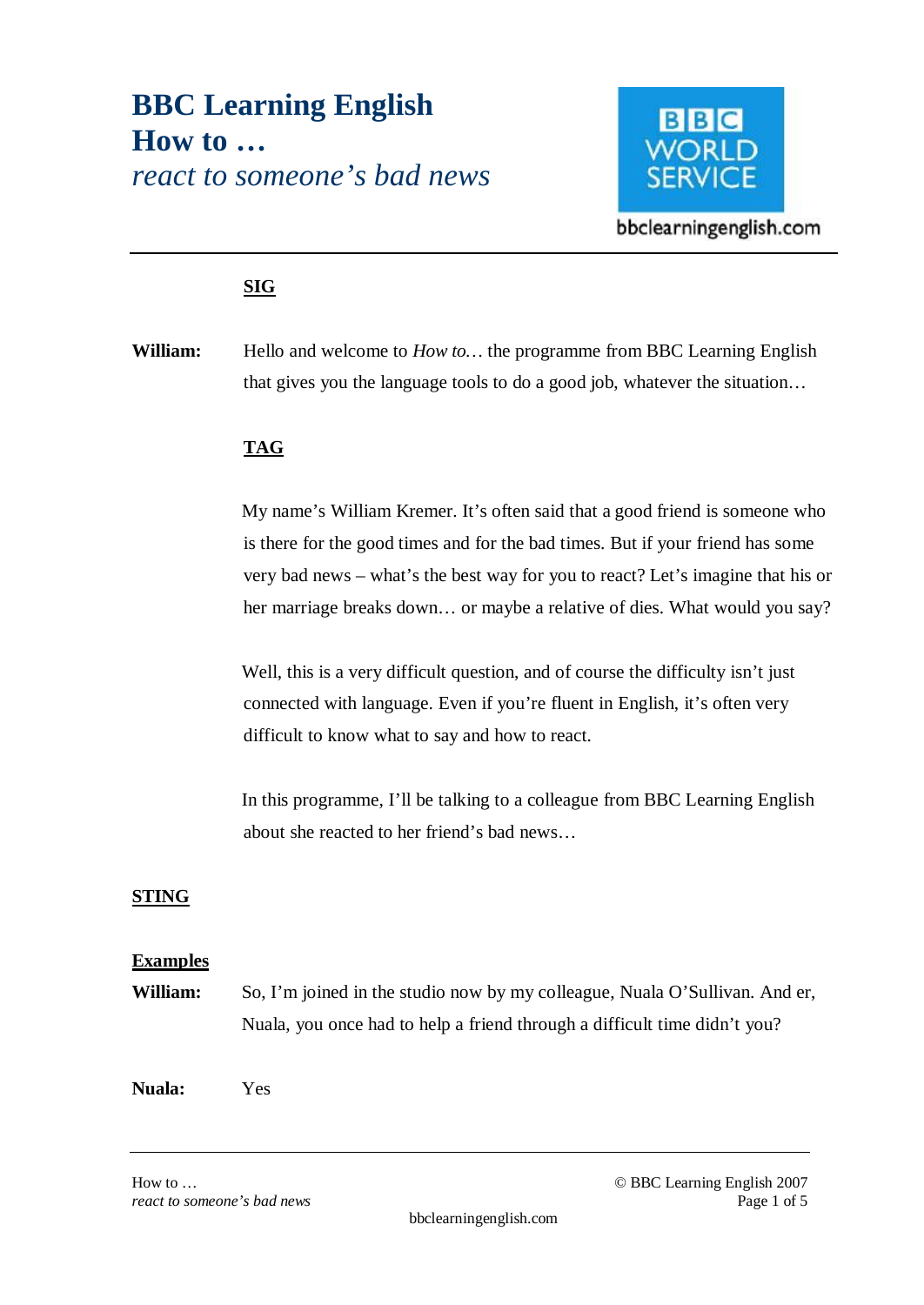#### **William:** Can you tell us a little bit about that?

**Nuala:** Well, erm, one Sunday morning, my friend came round to visit me, and you know, we were just having a cup of coffee and then she said 'My husband's left me'. Erm, so it was really… it was, it was really shocking. I mean, I think I just must have said 'Oh my god' or 'that's awful' or…, some kind of, something like that. But, rather than remembering what I said, I do remember going across the room to where she was and just giving her a huge hug… and I think that's… you know, I think that's the thing most people would do in that situation.

#### **MUSIC**

- **William:** Nuala said that she was just having coffee with her friend when her friend told her that her husband had left her. How did Nuala react?
- **Nuala:** I mean, I think I just must have said 'Oh my god' or 'that's awful' or…, some kind of, something like that.

## **Examples**

| Elena: | Oh my god.               |
|--------|--------------------------|
| Matt:  | Oh my god.               |
| Elena: | Oh my god, that's awful. |
| Matt:  | That's terrible!         |

**William:** We don't say 'That's a pity' or 'That's too bad' when someone has really bad news. That's awful! That's terrible! These are good ways to react.

But, words aren't everything.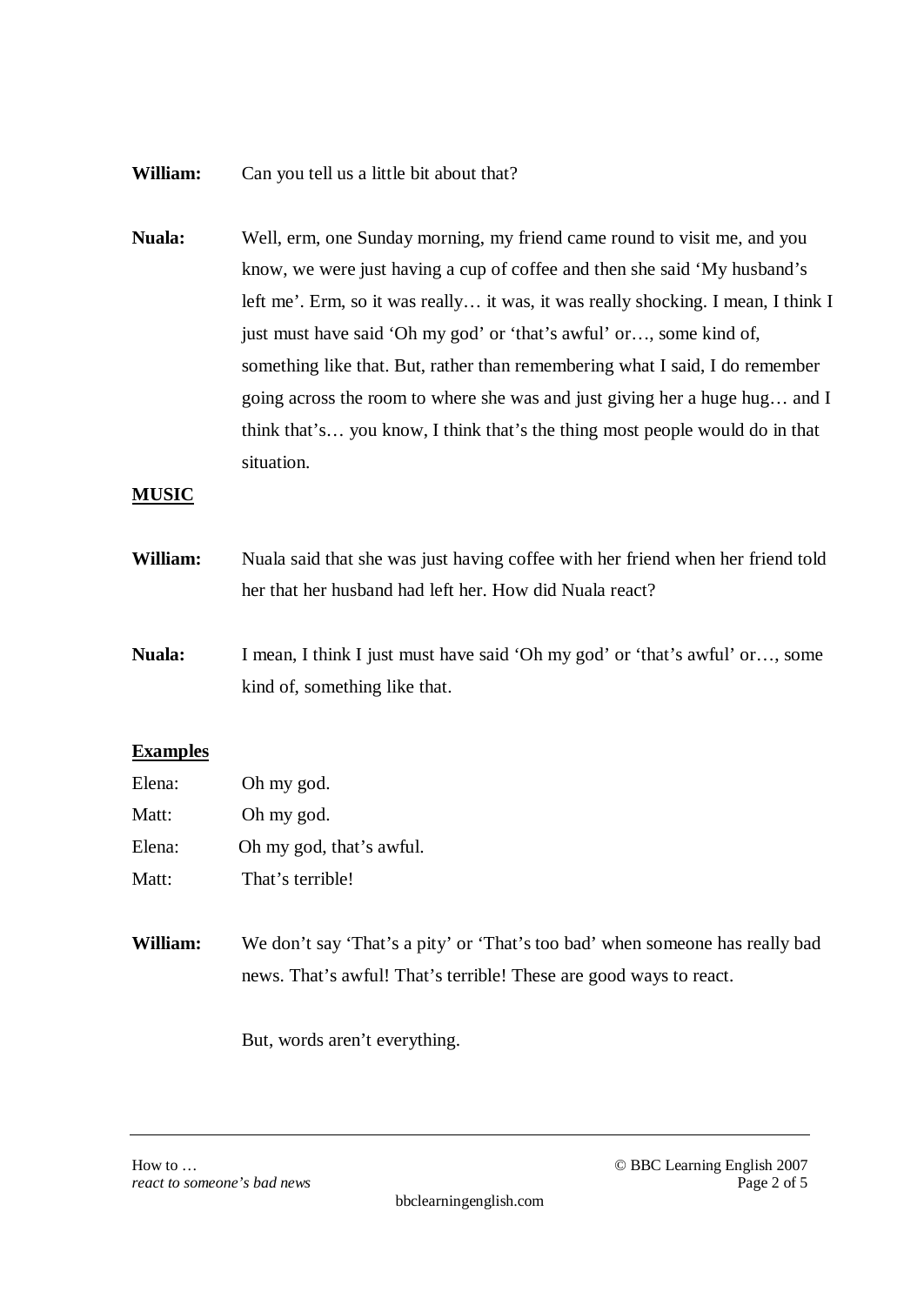| Nuala:          | Rather than remembering what I said, I do remember going across the room to<br>where she was and just giving her a huge hug and I think that's                                                                                              |
|-----------------|---------------------------------------------------------------------------------------------------------------------------------------------------------------------------------------------------------------------------------------------|
|                 |                                                                                                                                                                                                                                             |
| William:        | Nuala gave her friend a huge hug $-$ she embraced her.                                                                                                                                                                                      |
| <b>TAG</b>      |                                                                                                                                                                                                                                             |
| William:        | You might want to show that your friend that you can imagine the way he or<br>she must be feeling                                                                                                                                           |
| <b>Examples</b> |                                                                                                                                                                                                                                             |
| Elena:          | You must be feeling terrible!                                                                                                                                                                                                               |
| Matt:           | You must be feeling absolutely awful!                                                                                                                                                                                                       |
| William:        | Very often, we hear about someone's bad news from someone else. In this<br>situation, it's perhaps better to go to your friend and offer help, than wait for<br>your friend to come to you. But how can you raise such a difficult subject? |
| <b>Examples</b> |                                                                                                                                                                                                                                             |
| Elena:          | I heard about your news.                                                                                                                                                                                                                    |
| Matt:           | I heard about your terrible news.                                                                                                                                                                                                           |
| Elena:          | I'm so sorry to hear about your news.                                                                                                                                                                                                       |
| Matt:           | I'm so sorry to hear about your awful news.                                                                                                                                                                                                 |
| Elena:          | Martin told me about what happened.                                                                                                                                                                                                         |

# **STING**

**William:** So, Nuala, how did you help your friend in the weeks after her husband left?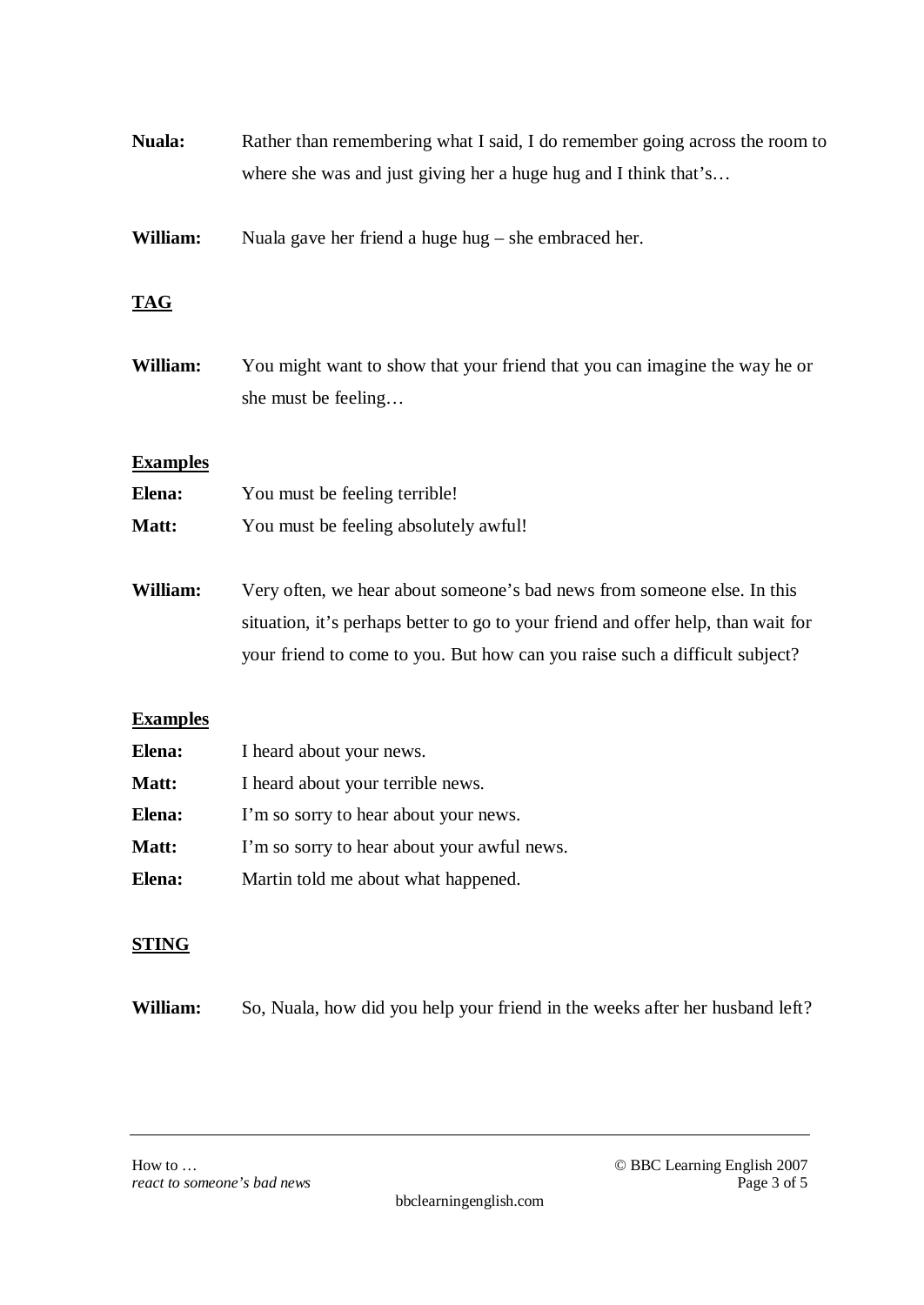**Nuala:** Erm… the main thing was, that, I think in that situation, is actually just being able to listen… I think when people are going though a hard time, that's, you know, one of the key things that we all do is we're, we're just there to listen. And we say to them, you know 'Any time you want to talk, just come round or just give me a phone call' – you know, because I think when people are sad, that's the one thing that actually really does help – is being able to talk about it.

## **MUSIC**

#### **Examples**

| Elena: | Any time you want to talk just come round                |
|--------|----------------------------------------------------------|
| Matt:  | Any time you need to talk, just call me                  |
| Elena: | If you ever want to talk about it, just say the word     |
| Matt:  | If you ever need to talk to someone, you know where I am |

## **MUSIC END**

- **William:** Is that how you saw your role then, in the weeks that followed that announcement, that you were sort of, there to listen, or did you offer more practical help in some way?
- **Nuala:** There's, there's definitely a practical element, you know so, you know, you say things like 'If there's anything I can do just let me know' and you really do mean anything… and it could be something simple like going for shopping, or it could be babysitting or, you know, or listening, or any of those things.

## **Examples**

| Elena: | If there's anything I can do just let me know |
|--------|-----------------------------------------------|
| Matt:  | If there's anything I can do just let me know |